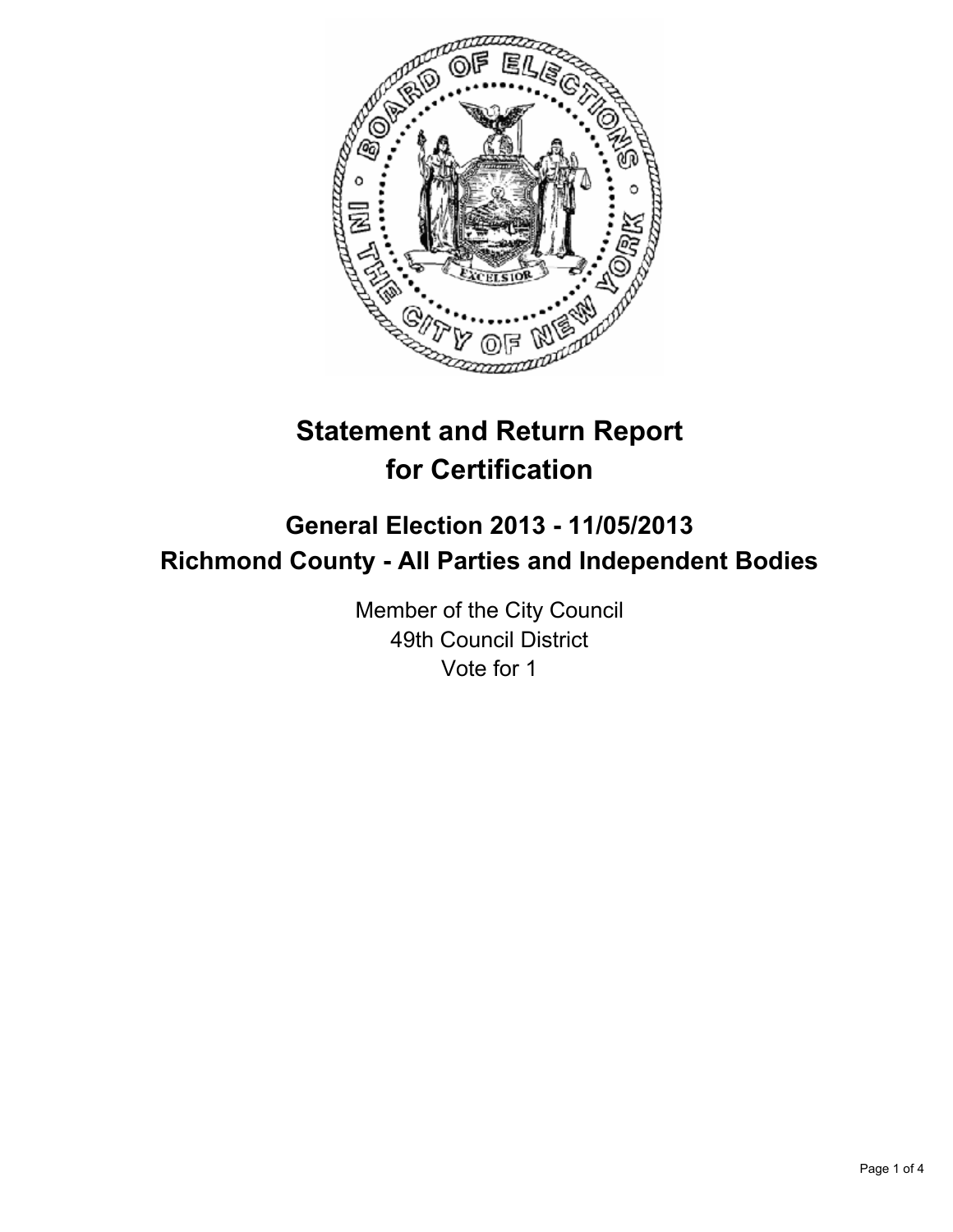

## **Assembly District 61**

| <b>PUBLIC COUNTER</b>                                    | 16.093       |
|----------------------------------------------------------|--------------|
| <b>EMERGENCY</b>                                         | 0            |
| ABSENTEE/MILITARY                                        | 889          |
| <b>FFDFRAI</b>                                           | 0            |
| <b>SPECIAL PRESIDENTIAL</b>                              | 0            |
| <b>AFFIDAVIT</b>                                         | 150          |
| <b>Total Ballots</b>                                     | 17,132       |
| Less - Inapplicable Federal/Special Presidential Ballots | 0            |
| <b>Total Applicable Ballots</b>                          | 17,132       |
| DEBORAH L. ROSE (DEMOCRATIC)                             | 10,956       |
| MARK A. MACRON (REPUBLICAN)                              | 3,791        |
| MARK A. MACRON (CONSERVATIVE)                            | 899          |
| DEBORAH L. ROSE (WORKING FAMILIES)                       | 836          |
| CORESON DAVIDSON (WRITE-IN)                              | 1            |
| DIVONNE COCGAN (WRITE-IN)                                | $\mathbf{1}$ |
| ELISOBETH O'CONNER (WRITE-IN)                            | 1            |
| <b>GREGORY DAVIDSON (WRITE-IN)</b>                       | $\mathbf{1}$ |
| JOHN MANCUSO (WRITE-IN)                                  | 4            |
| MARJORIE O'CALLAGHAN RYAN (WRITE-IN)                     | 1            |
| TONY ZACCOUE (WRITE-IN)                                  | 1            |
| UNATTRIBUTABLE WRITE-IN (WRITE-IN)                       | 15           |
| WARREN A. MACKANZIE (WRITE-IN)                           | 1            |
| <b>Total Votes</b>                                       | 16,508       |
| Unrecorded                                               | 624          |

#### **Assembly District 63**

| <b>PUBLIC COUNTER</b>                                    | 4,265 |
|----------------------------------------------------------|-------|
| <b>EMERGENCY</b>                                         | 2     |
| ABSENTEE/MILITARY                                        | 255   |
| <b>FEDERAL</b>                                           | 0     |
| <b>SPECIAL PRESIDENTIAL</b>                              | 0     |
| <b>AFFIDAVIT</b>                                         | 26    |
| <b>Total Ballots</b>                                     | 4,548 |
| Less - Inapplicable Federal/Special Presidential Ballots | 0     |
| <b>Total Applicable Ballots</b>                          | 4,548 |
| DEBORAH L. ROSE (DEMOCRATIC)                             | 2,717 |
| MARK A. MACRON (REPUBLICAN)                              | 1,178 |
| MARK A. MACRON (CONSERVATIVE)                            | 223   |
|                                                          |       |
| DEBORAH L. ROSE (WORKING FAMILIES)                       | 197   |
| STEVEN MATTEO (WRITE-IN)                                 | 1     |
| <b>Total Votes</b>                                       | 4,316 |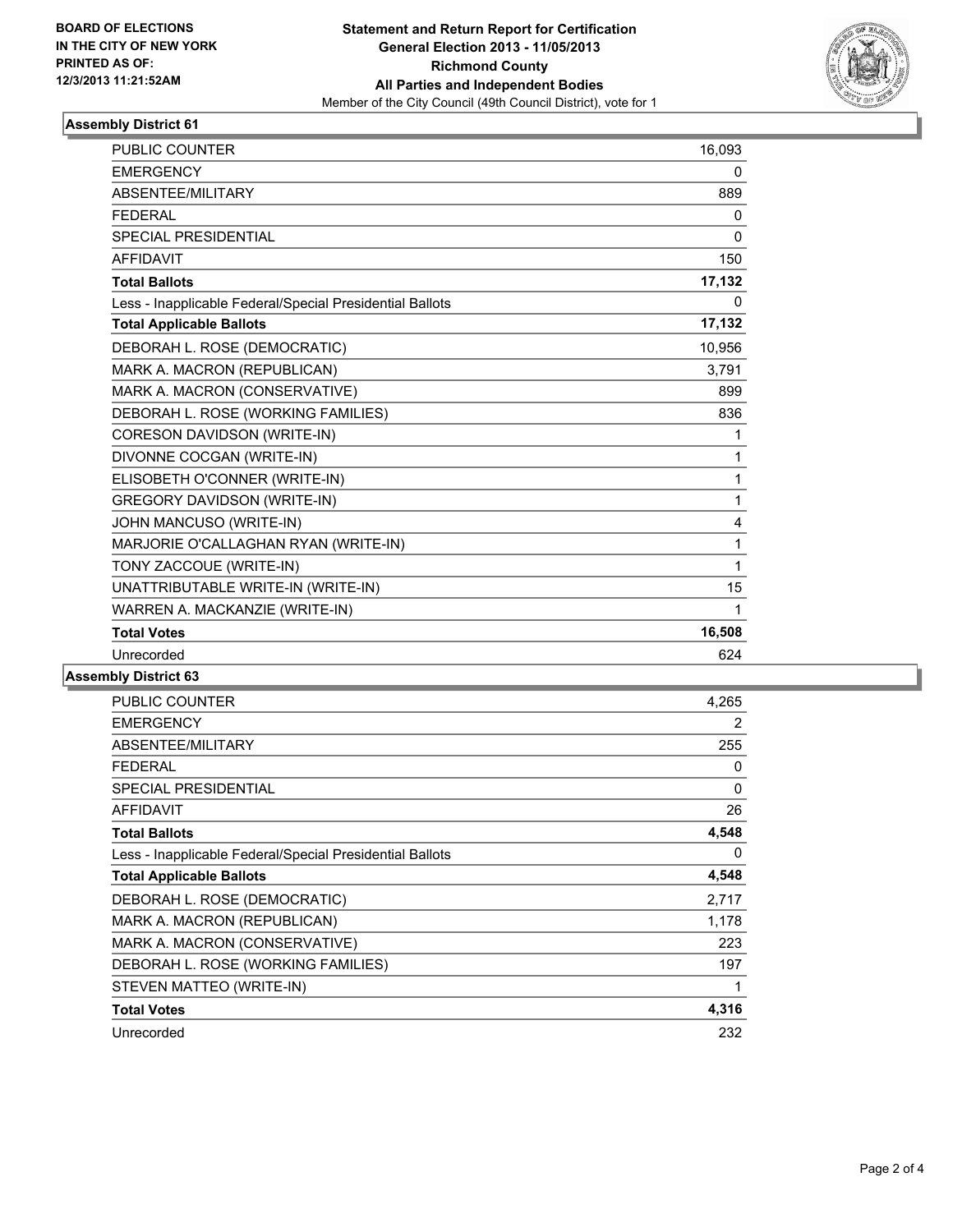

## **Assembly District 64**

| <b>PUBLIC COUNTER</b>                                    | 1,549    |
|----------------------------------------------------------|----------|
| <b>EMERGENCY</b>                                         | 0        |
| ABSENTEE/MILITARY                                        | 79       |
| <b>FEDERAL</b>                                           | 0        |
| <b>SPECIAL PRESIDENTIAL</b>                              | $\Omega$ |
| <b>AFFIDAVIT</b>                                         | 9        |
| <b>Total Ballots</b>                                     | 1,637    |
| Less - Inapplicable Federal/Special Presidential Ballots | $\Omega$ |
| <b>Total Applicable Ballots</b>                          | 1,637    |
| DEBORAH L. ROSE (DEMOCRATIC)                             | 789      |
| MARK A. MACRON (REPUBLICAN)                              | 546      |
| MARK A. MACRON (CONSERVATIVE)                            | 128      |
| DEBORAH L. ROSE (WORKING FAMILIES)                       | 66       |
| UNATTRIBUTABLE WRITE-IN (WRITE-IN)                       | 1        |
| <b>Total Votes</b>                                       | 1,530    |
| Unrecorded                                               | 107      |